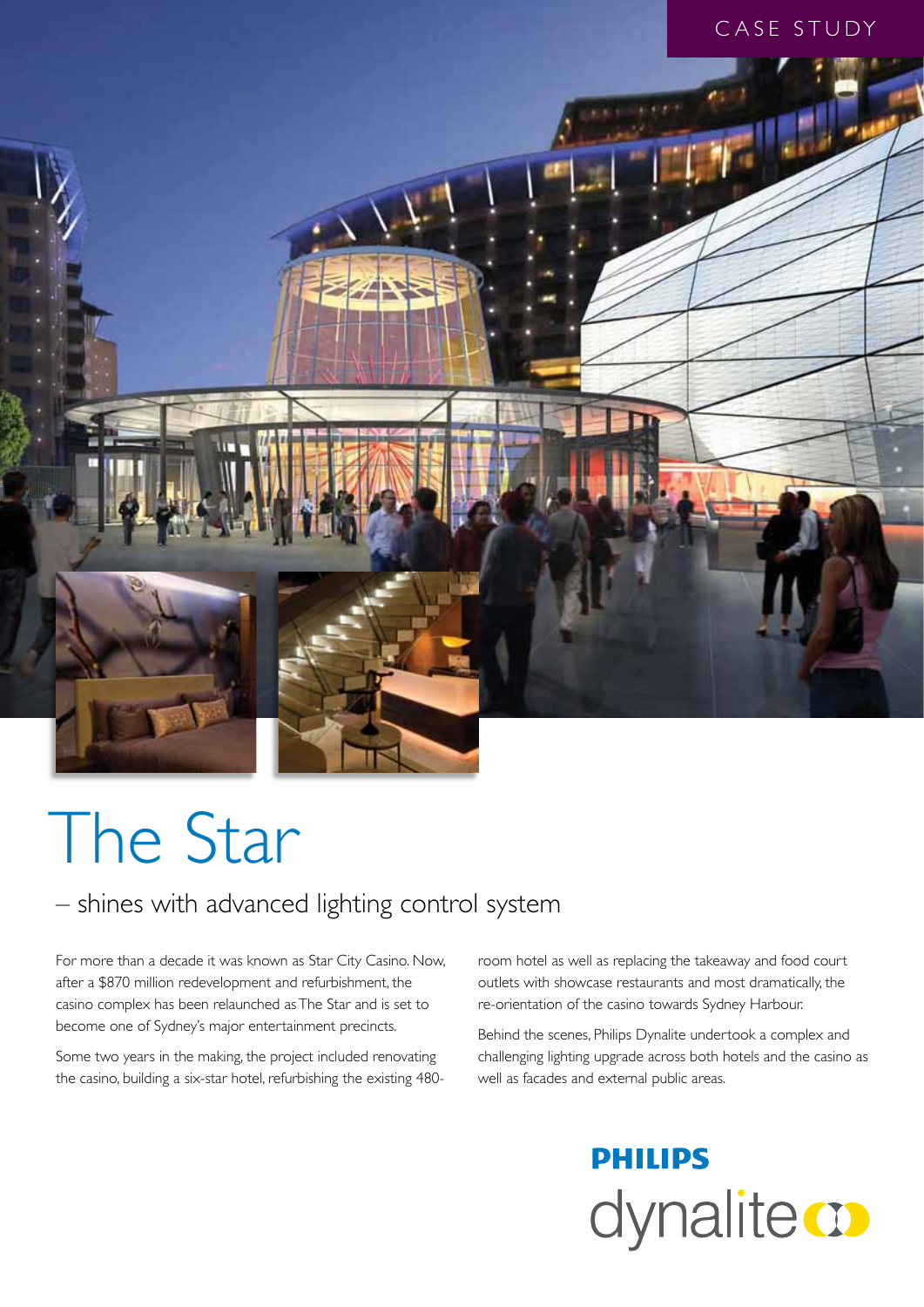# Client requirements

A part of the drive to relaunch The Star as a world-class entertainment and gaming destination, the lighting upgrade was integral to building an exciting and sophisticated environment for guests and visitors.

The client required an innovative and integrated lighting control system that would work seamlessly to provide appropriate illumination throughout the complex from gaming floors to guest bedrooms.

The lighting control system for the new 171-room Darling Hotel needed to be flexible enough to control a wide range of light fixtures from a range of different manufacturers.

The Philips Dynalite advanced lighting control system seamlessly integrates every aspect of The Star's lighting needs. 99 **"**

# The Philips Dynalite solution

Critical to designing the most appropriate lighting control system for the complex, was Philips Dynalite's proven track record with other casino projects.

As the renovations progressed, Philips Dynalite worked behind the scenes to update the electrical switchgear and replace the existing lighting control system. As each stage of the project was completed, it was important that all the different segments were able to operate seamlessly and flawlessly.



#### Unparalleled control and flexibility

A key component of the redevelopment project was providing a lighting control system for the newly constructed Darling Hotel. Philips Dynalite specified different equipment for corridors, facades and rooms.

The contract for the electrical fitout was let by separate tender for each of the four rooms – standard, junior, executive and signature suite – as well as the Day Spa lighting, lobby lighting and all corridor illuminations.

While the contractor considered the jobs as separate entities, they also had to consider that all of the elements had to work together.

#### A welcome in every room

The Philips Dynalite management system communicates with the separate control system in each room for the internal services, including door locks, air conditioning and audio-visual control.

The system can send a Dynalite control signal to set a welcome scene for guests, which includes setting a particular lighting level and the display of a personalised greeting on the TV in the room.

When a guest enters a room they can choose a lighting scene from a wall panel – either a morning or an afternoon scene by simply pressing a button. There are also motion detector sensors in each room and if no movement is detected for a certain period of time, the system turns the lights off which saves energy. Guests can also control the blinds, temperature and entertainment with one single button as well.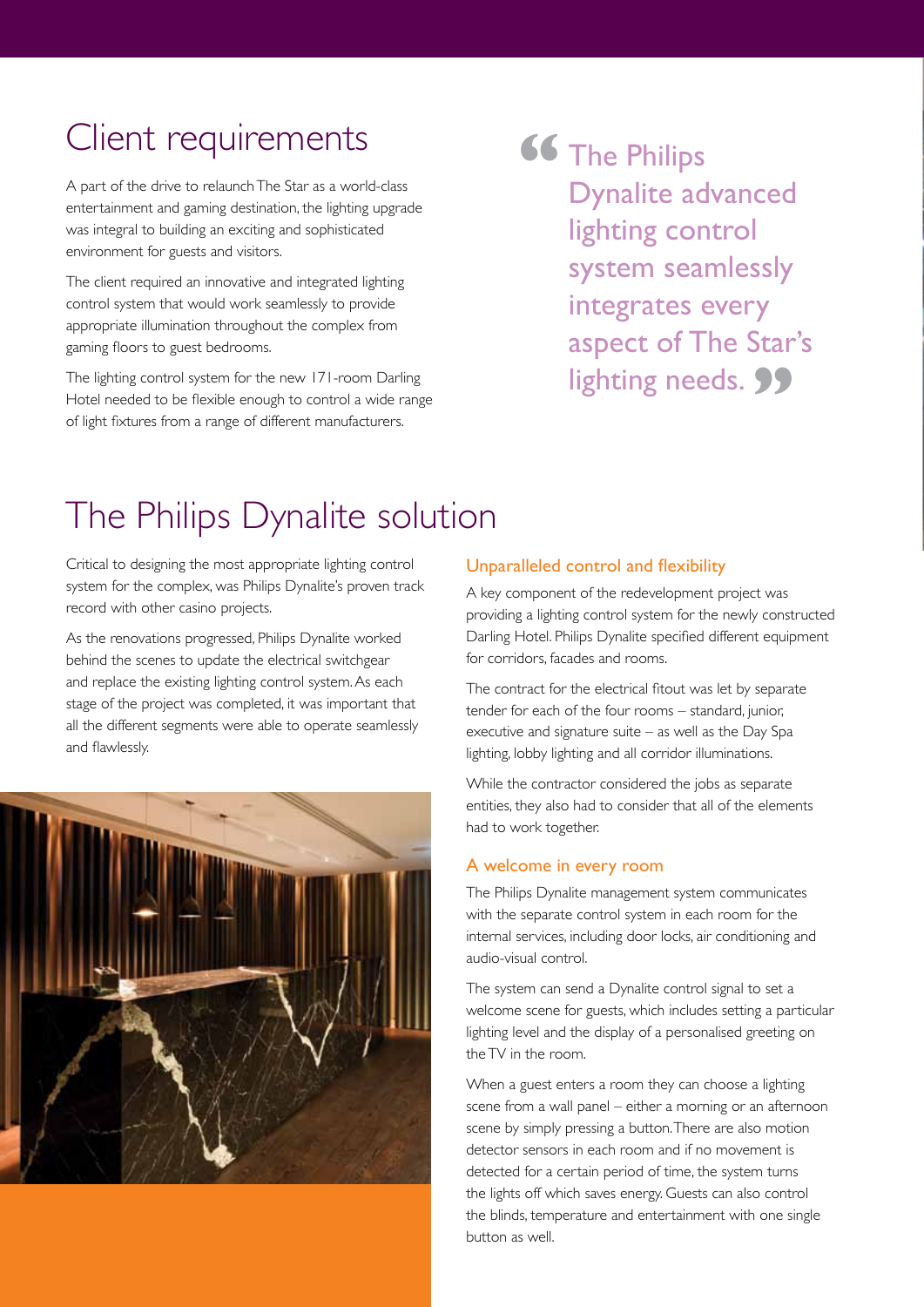#### CASE STUDY **The Star**



## Products and technology used

The lighting management system for the entire complex is controlled from a central, head-end computer running EnvisionManager software. As a new section of the complex was refurbished it formed a new segment of the networked system with cables running back to the head-end computer.

All the products specified were off-the-shelf units, with the only customisation applying to the physical button sets and the configuration of the Revolution wall panels used in the rooms.

# code

# Key client benefits

The Philips Dynalite integrated control system offers reliability, flexibility and efficiency to ensure that The Star will mark its mark as a world-class entertainment and retail destination.

The intelligent design of the system has made it possible to deliver secure lighting on casino floors, ambient lighting in hotel rooms and restaurants and dramatic façade lighting all linked to one easy to operate control system.

The intuitive system provides hotel guests with a personalised experience, enhances guest comfort and improves operational efficiency.

The sophisticated and simple to operate Philips Dynalite lighting control solution will deliver operational efficiency for The Star. **99 "**